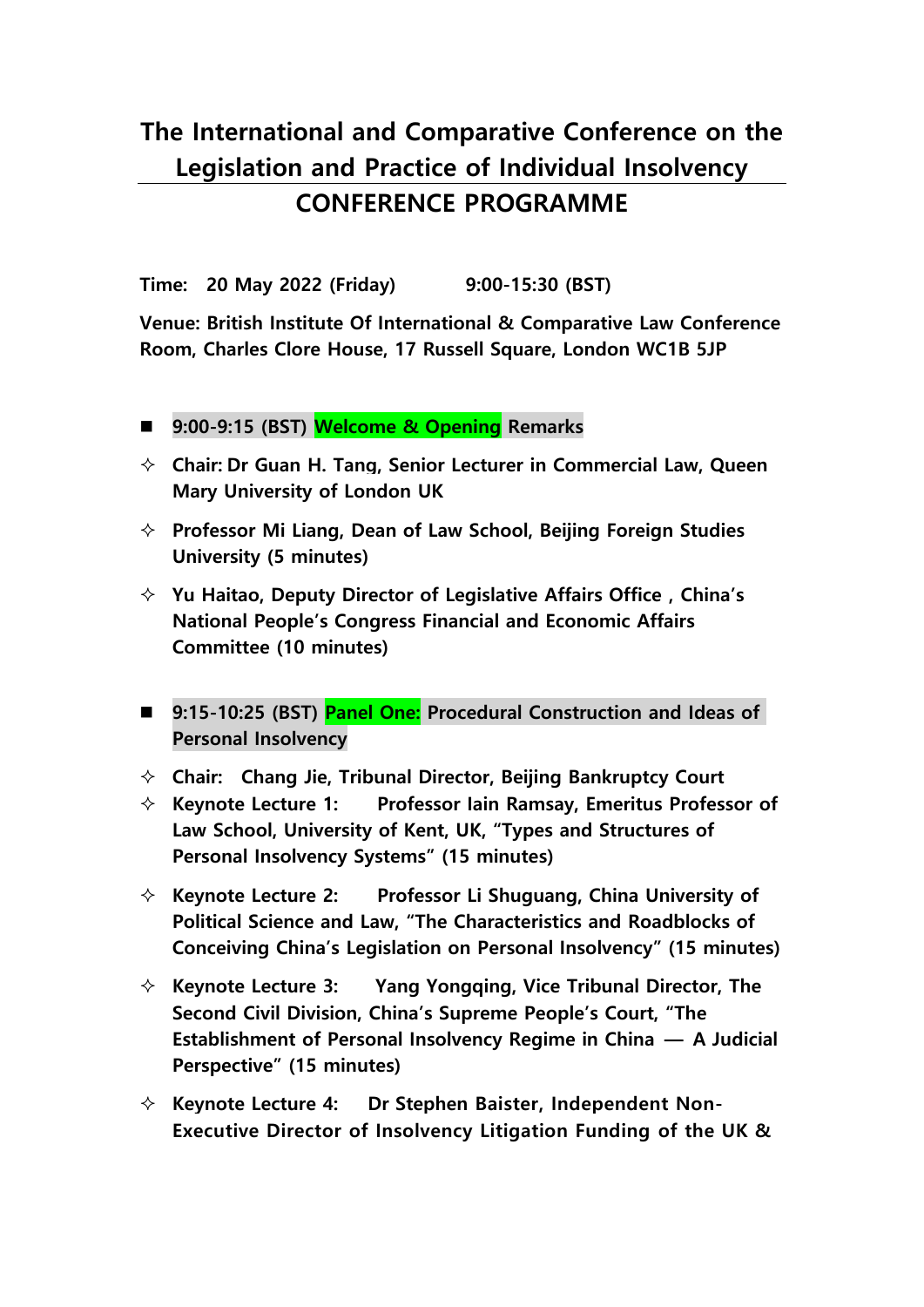**Former Chief Bankruptcy Registrar of High Court of the UK, "The Uses of Bankruptcy" (15 minutes)**

- **Comments and Q&A: Professor Xu Defeng, Law School of Peking University (8 minutes)**
- **10:25-10:35 (BST) Drinks Break**
- **10:35-11:45 (BST) Panel Two: Debt Discharge and Insolvency of SMEs Operators**
- **Chair: Professor Wang Feimin, School of Humanities and Law, North China University of Technology**
- **Keynote Lecture 1: Professor Yamamoto Kazuhiko, Hitotsubashi University of Japan, "The Change of the Consumer Insolvency System Under the Game in Japan" (15 minutes)**
- **Keynote Lecture 2: Professor Jason Kilborn, Law School**, **University of Illinois Chicago, US, "Failure and Success: Consumer and Small Business Bankruptcy Reform in the US" (15 minutes)**
- **Keynote Lecture 3: Dr Katharina Möser, Senior Lecturer in Law School, University of Birmingham, UK, "The Discharge of Debt under The Personal Insolvency System of England and Wales - Lessons to Be Learned" (15 minutes)**
- **Keynote Lecture 4: Ren Yimin, President of Zhejiang Association of Bankruptcy Administrators & Managing Partner of Capital Equity Legal Group, "Coordinated Inspiration Scheme of Restructuring of Medium And Small Enterprises And Their Operators" (15 minutes)**
- **Comments and Q&A: Dr Chen Xiahong, Research Fellow, Research Center of Bankruptcy Law and Enterprise Restructuring, China University of Political Science and Law (8 minutes)**

**11:45-12:45 (BST) Lunch Break**

 **12:45-13:50 (BST) Panel Three: Bankruptcy Property and Debt Restructuring**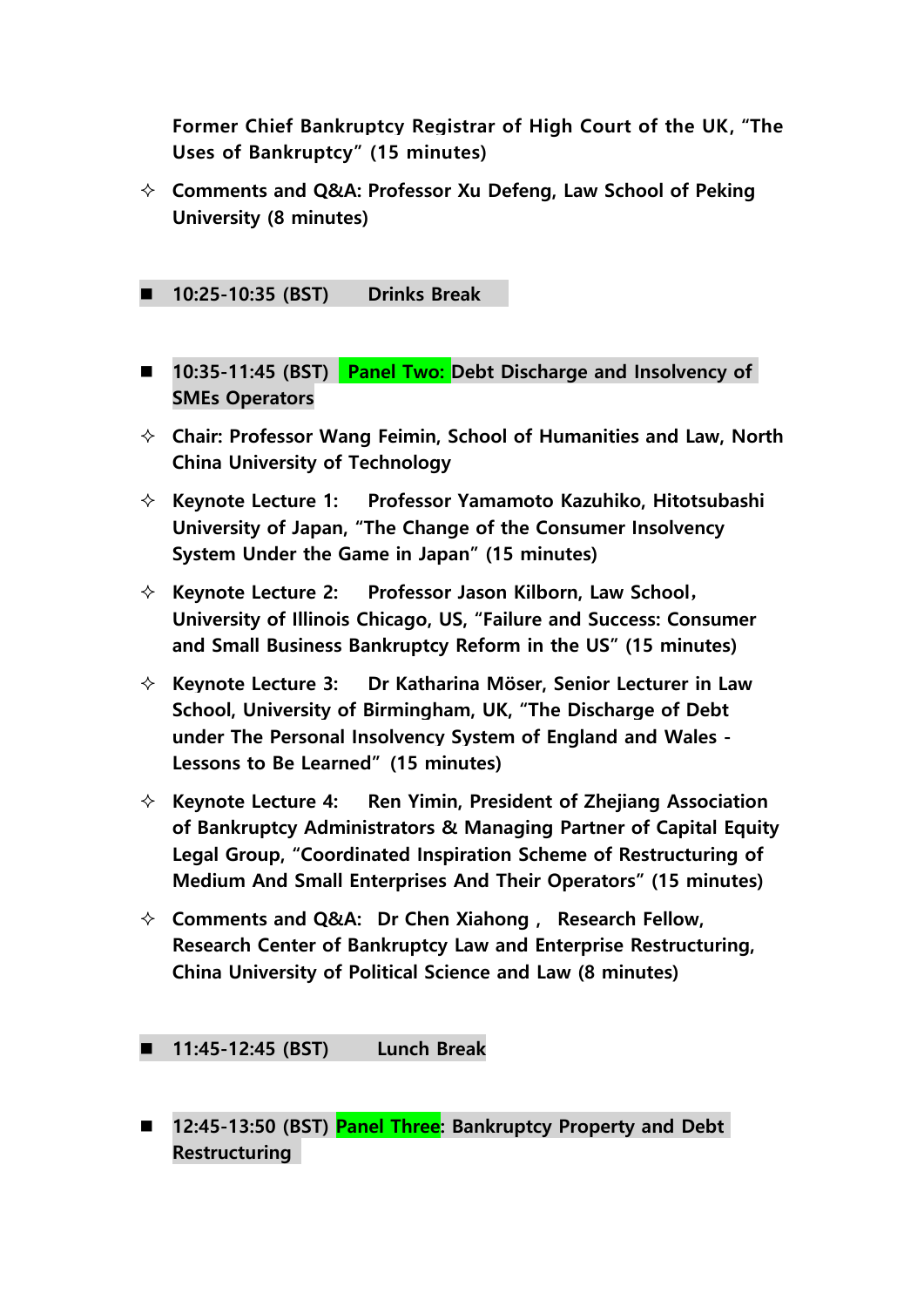- **Chair: Judge Liu Chongli, The Second Civil Division, China's Supreme People's Court**
- **Keynote Lecture 1: Professor David Milman, Law School of Lancaster University, UK, "Reflections of the Bankruptcy Estate in English Law" (15 minutes)**
- **Keynote Lecture 2: Dr John Tribe, Senior Lecturer in University of Liverpool, UK, "The Dangers of Escheat: Disclaimer of Onerous Property in the Wake of the Cladding Scandal through the Lens of Property and Rehabilitation in Bankruptcy" (15 minutes)**
- **Keynote Lecture 3: Professor Annina H. Persson, KTH Royal Institute of Technology, Sweden "Debt Restructuring in Sweden"(15 minutes)**
- **Keynote Lecture 4: Jing Xiaojing, Director of General Office of Shenzhen Bankruptcy Court, "Insights from Shenzhen Practice: Addressing the Collective Challenges on the First Individual Bankruptcy Regulation in the PRC" (10 minutes)**
- **Comments and Q&A: Professor Qi Lijie, Law School of ShenZhen University (8 minutes)**

## **13:50-14:00 (BST) Drinks Break**

- **14:00-15:20 (BST) Discussion and Q&A Session**
- **Chair: Professor He Dan, Law School of Beijing Normal University**
- **Discussant: Yu Qiuwei, Vice President of the Third Intermediate People's Court of Shanghai Municipality & Tribunal Director of Shanghai Bankruptcy Court (6 minutes)**
- **Discussant: Ren Yi, Partner of Llinks Law Offices, Shanghai (6 minutes)**
- **Discussant: Qian Weimin, Tribunal Director, Bankruptcy Tribunal, Taizhou Intermediate People's Court, Zhejiang (6 minutes)**
- **Discussant: Wang Lingqi, Partner of Fangda Partners, Shanghai (6 minutes)**
- **Discussant: Wu Jia, Partner of King & Wood Mallesons, Beijing (6 minutes)**